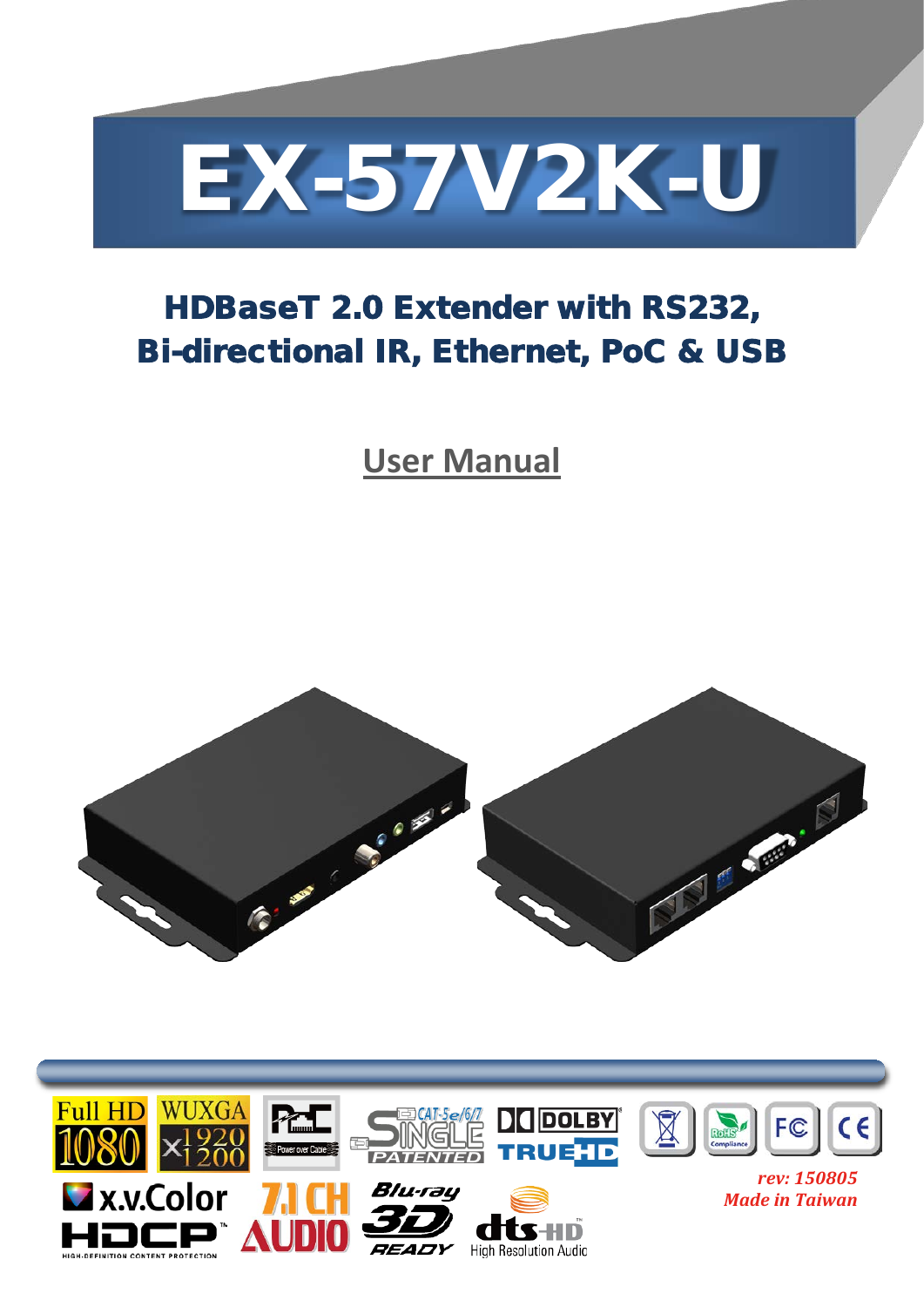

The **EX-57V2K-U HDBaseT 2.0 Extender with RS-232, Bi-directional IR, Ethernet, PoC & USB2.0** has been tested for conformance to safety regulations and requirements, and has been certified for international use. However, like all electronic equipments, the **EX-57V2K-U** should be used with care. Please read and follow the safety instructions to protect yourself from possible injury and to minimize the risk of damage to the unit.

- Follow all instructions and warnings marked on this unit.
- Do not attempt to service this unit yourself, except where explained in this manual.
- Provide proper ventilation and air circulation and do not use near water.
- Keep objects that might damage the device and assure that the placement of this unit is on a stable surface.
- Use only the power adapter and power cords and connection cables designed for this unit.
- Do not use liquid or aerosol cleaners to clean this unit. Always unplug the power to the device before cleaning.



### TABLE OF CONTENTS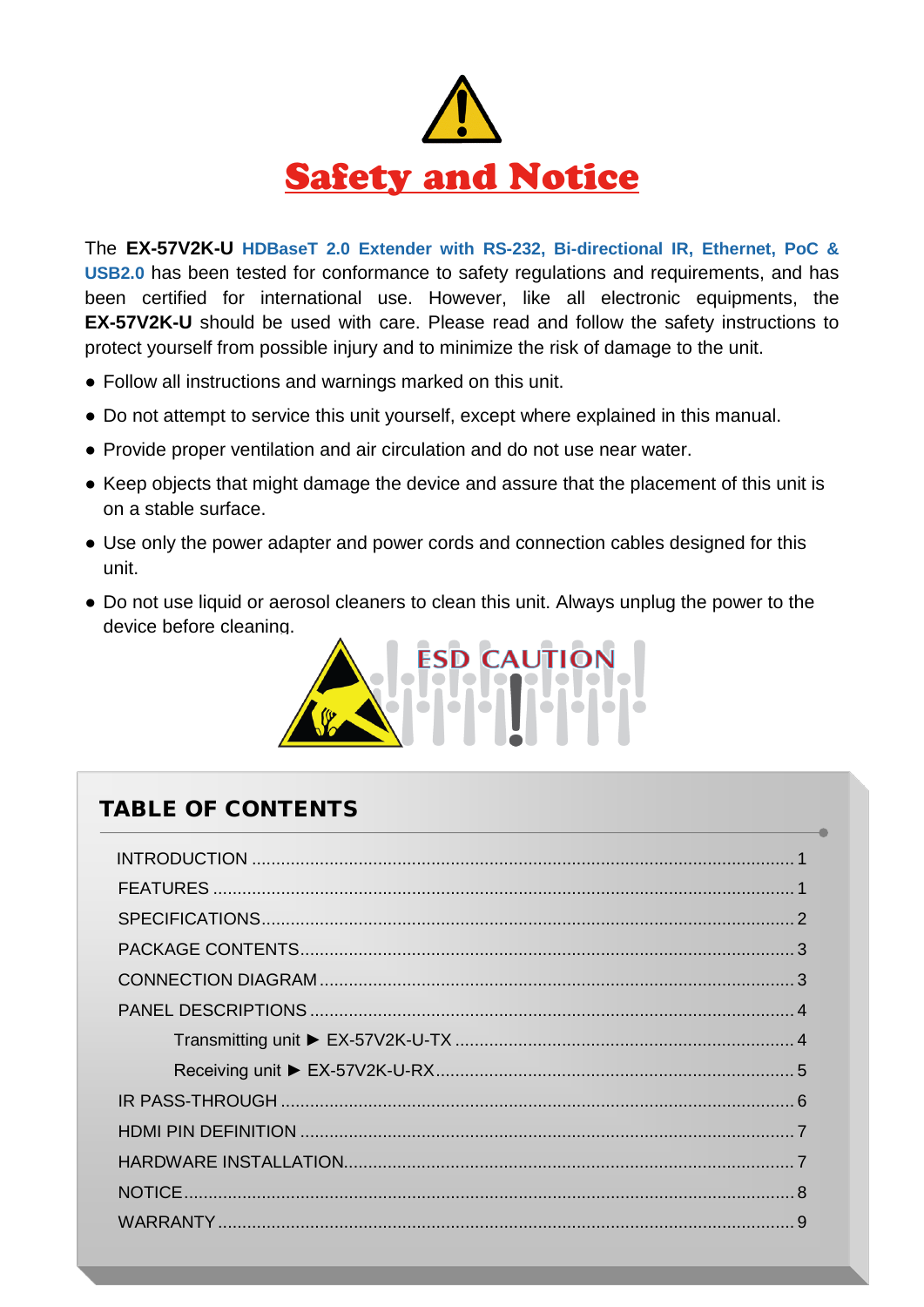## **INTRODUCTION**

<span id="page-2-0"></span>The **EX-57V2K-U HDBaseT 2.0 Extender with RS-232, Bi-directional IR, Ethernet, PoC & USB2.0** boosts up your video/audio transmission distance up to 100m (330ft) in HDTV 1080p with 48-bit color depth or 80m (264ft) at 4K2K@60 4:2:0 8bit. EX-57V2K-U also supports the most advanced 3D video format complaint with HDMI specification and therefore guarantees the highest 3D video compatibility in the market. With single cost effective Cat.5/5e/6 cable, users can readily extend HDTV sources from DVD players, Blu-ray Disc player, PS3, PC, and any other kinds of sources compliant with TMDS to distant display monitors including HDMI or DVI enabled TV sets or LCD PC monitors. With the advanced design for the latest HDMI technology, deep color video, DTS-HD or Dolby TrueHD audio, and HDCP support and compatibility are all further insured. This flexibility makes HDCP compliant DVD players or PS3 transmit utmost high quality video and audio with a greater distance at the minimal cost, when integrating several components apart. In addition, EX-57V2K-U is also equipped with bi-directional IR pass-through path, USB2.0 and RS-232 serial port control. These bonus features allow users to boost IR control distance up to 100m (330ft) through only single Cat.5/5e/6 cable including HDMI signals. In addition, serial port and USB2.0 offer the convenient path for interactive application, such as touch panels. In addition, EX-57V2K-U also supports PoC (Power over Cable) which can power both units from TX or RX with power supply.

The EX-57V2K-U includes two units: transmitting unit EX-57V2K-U-TX and receiving unit EX-57V2K-U-RX. The transmitting unit is used to capture the input HDMI / DVI signals with control packets. The receiving unit is responsible for equalizing the transmitted HDMI signal and reconstructing IR and serial control signals. EX-57V2K-U offers the most convenient solution for digital signage with long distance A/V transmission path, and with 10G transmission bandwidth ready, EX-57V2K-U is ready for your next HDMI generation and applications!

### **FEATURES**

- <span id="page-2-1"></span>● Supports HDMI Deep Color, full 3D & 4K2K@60 4:2:0 8bit (HDBaseT2.0 technology)
- Extends the transmission up to 100m (330ft) from the HDMI source at Full HD 1080p 48-bit and 80m (264ft) at 4K2K@60 4:2:0 8bit
- Supports PoC (Power over Cable) which can power extender either from TX or RX with single power supply.
- Supports ARC on transmitter & receiver unit
- HDCP & EDID Bypass
- CEC support
- Auto signal equalization
- USB2.0 over Cat.5/5e/6 cable transmission
- Analog audio over Cat.5/5e/6 cable transmission from transmitter to receiver
- Pure unaltered uncompressed 7.1ch digital HDMI over Cat.5/5e/6 cable transmission
- DTS-HD Master Audio and Dolby TrueHD high bit rate audio support
- Supports full frequency IR signal from 20KHz to 60KHz
- Bi-directional IR path-through
- Full Duplex RS-232 control up to 115,200 bps through connector
- Integrated port for LAN/ network device
- Wall mounting housing design for easy and robust installation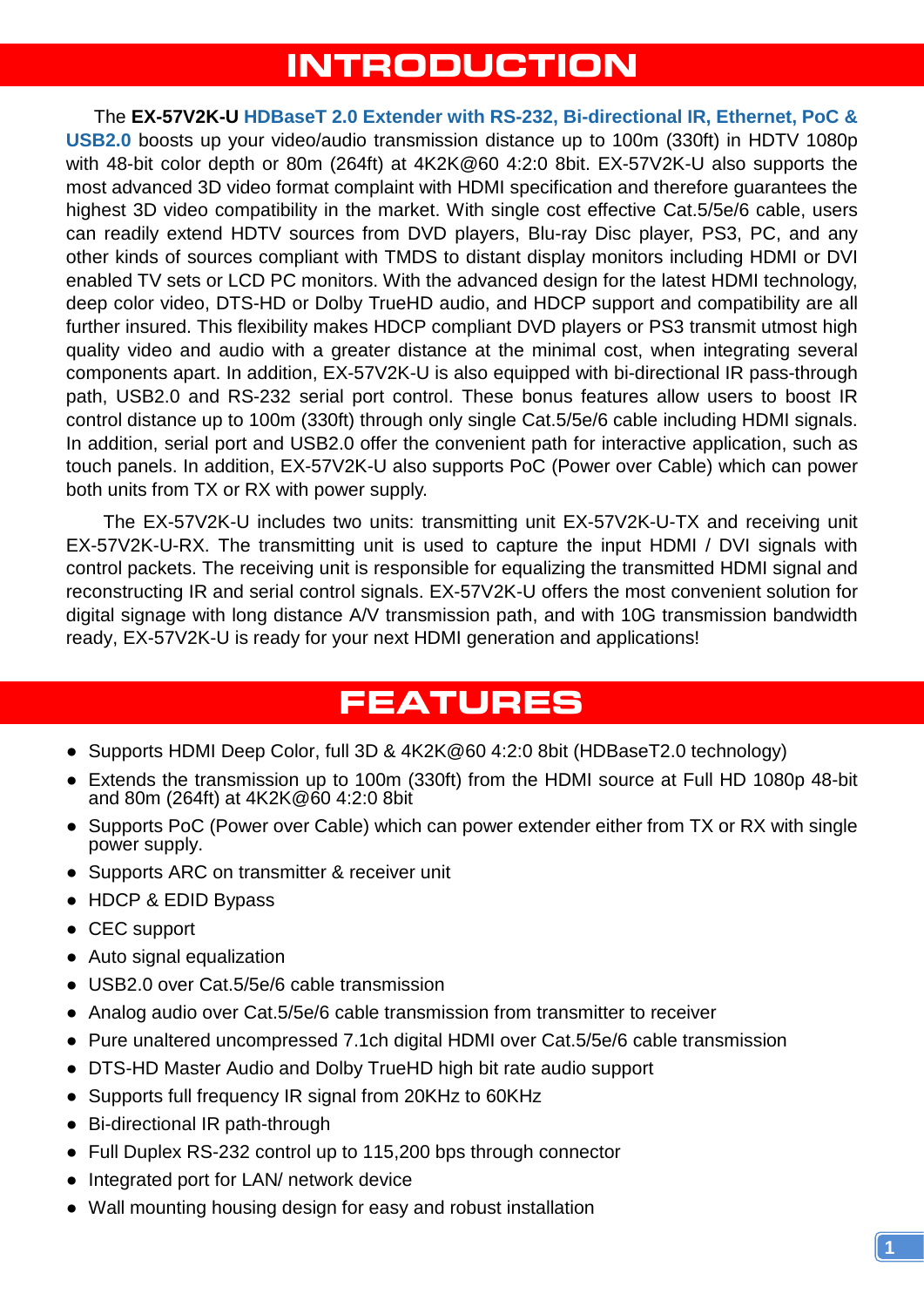# **SPECIFICATIONS**

<span id="page-3-0"></span>

| <b>Model Name</b>                            |         | <b>EX-57V2K-U</b>                                                                   |                                      |  |
|----------------------------------------------|---------|-------------------------------------------------------------------------------------|--------------------------------------|--|
| <b>Technical</b>                             |         | <b>EX-57V2K-U[Tx]</b>                                                               | <b>EX-57V2K-U[Rx]</b>                |  |
| Role of usage                                |         | Transmitter [TX]                                                                    | Receiver [RX]                        |  |
| <b>HDMI</b> compliance                       |         | HDMI Deep Color, full 3D & 4K2K@60 4:2:0 8bit                                       |                                      |  |
| <b>HDCP</b> compliance                       |         | Yes                                                                                 |                                      |  |
| Video bandwidth                              |         | Single-link 340MHz [10.2Gbps]                                                       |                                      |  |
| Video support                                |         | 480i / 480p / 720p / 1080i / 1080p60 / 4K2K@60 4:2:0 8bit                           |                                      |  |
| <b>HDMI</b> over UTP                         |         | 1080p@60 100m (330ft) [CAT 5e]<br>4K2K@60 (4:2:0 8bit) 80m (264ft) [CAT 5e]         |                                      |  |
| Audio support                                |         | Surround sound [up to 7.1ch] or stereo digital audio                                |                                      |  |
| Equalization                                 |         | Auto                                                                                |                                      |  |
| Input TMDS signal                            |         | 1.2 Volts [peak-to-peak]                                                            |                                      |  |
| Input DDC signal                             |         | 5 Volts [peak-to-peak, TTL]                                                         |                                      |  |
| <b>ESD</b> protection                        |         | Human body model - ±15kV [air-gap discharge] & ±8kV [contact discharge]             |                                      |  |
| PCB stack-up                                 |         | 6-layer board [impedance control - differential 100 $\Omega$ ; single 50 $\Omega$ ] |                                      |  |
| IR pass-thru                                 |         | <b>Bi-directional</b>                                                               |                                      |  |
| RS-232 support                               |         | Yes                                                                                 |                                      |  |
| USB support                                  |         | <b>USB2.0</b>                                                                       |                                      |  |
| PoC support                                  |         | Either on TX or RX                                                                  |                                      |  |
| Input                                        |         | 1x HDMI/2x 3.5mm                                                                    | 1x RJ-45(Video)/1x 3.5mm             |  |
| Output                                       |         | 1x RJ-45(Video)/1x 3.5mm/1x SPDIF                                                   | 1x HDMI/2x 3.5mm/1x SPDIF            |  |
| In / Out                                     |         | 1x RS-232/2x USB/2x RJ-45(Ethernet)                                                 | 1x RS-232/2x USB/2x RJ-45(Ethernet)  |  |
| <b>HDMI</b> source control                   |         | Controllable via IR pass-through from RX to TX or TX to RX with IR extenders        |                                      |  |
| <b>HDMI</b> connector                        |         | Type A [19-pin female]                                                              |                                      |  |
| RJ-45 connector                              |         | WE/SS 8P8C(Reverse Mode)                                                            |                                      |  |
| <b>USB</b> connector                         |         | Type A & Type mini-USB                                                              |                                      |  |
| 3.5mm connector                              |         | IR receiver / IR blaster / Stereo                                                   | IR receiver / IR blaster / Stereo    |  |
| <b>Mechanical</b>                            |         | <b>EX-57V2K-U[Tx]</b>                                                               | <b>EX-57V2K-U[Rx]</b>                |  |
| Housing                                      |         | Metal enclosure                                                                     |                                      |  |
|                                              | Model   | 140 x 92 x 28mm [5.5" x 3.6" x 1.1"]                                                | 140 x 92 x 28mm [5.5" x 3.6" x 1.1"] |  |
|                                              | Package | 263 x 170 x 97mm [10.3" x 6.7' x 3.8"]                                              |                                      |  |
| <b>Dimensions</b><br>$[L \times W \times H]$ | Carton  | 512 x 364 x 288mm [1'7" x 1.2' x 11.3"]                                             |                                      |  |
|                                              | Model   | 104g [3.7oz]                                                                        | 104g [3.7oz]                         |  |
|                                              | Package |                                                                                     | 650g [22.9oz]                        |  |
| <b>Fixedness</b>                             |         | Wall-mounting case with screws                                                      |                                      |  |
| Power supply                                 |         | 24V1A                                                                               |                                      |  |
| Power consumption                            |         | Max 12W                                                                             |                                      |  |
| Operation temperature                        |         | $0-50$ °C                                                                           |                                      |  |
| Storage temperature                          |         | $-20 - 60^{\circ}C$ [ $-4 - 140^{\circ}F$ ]                                         |                                      |  |
| Relative humidity                            |         | 20~90% RH [no condensation]                                                         |                                      |  |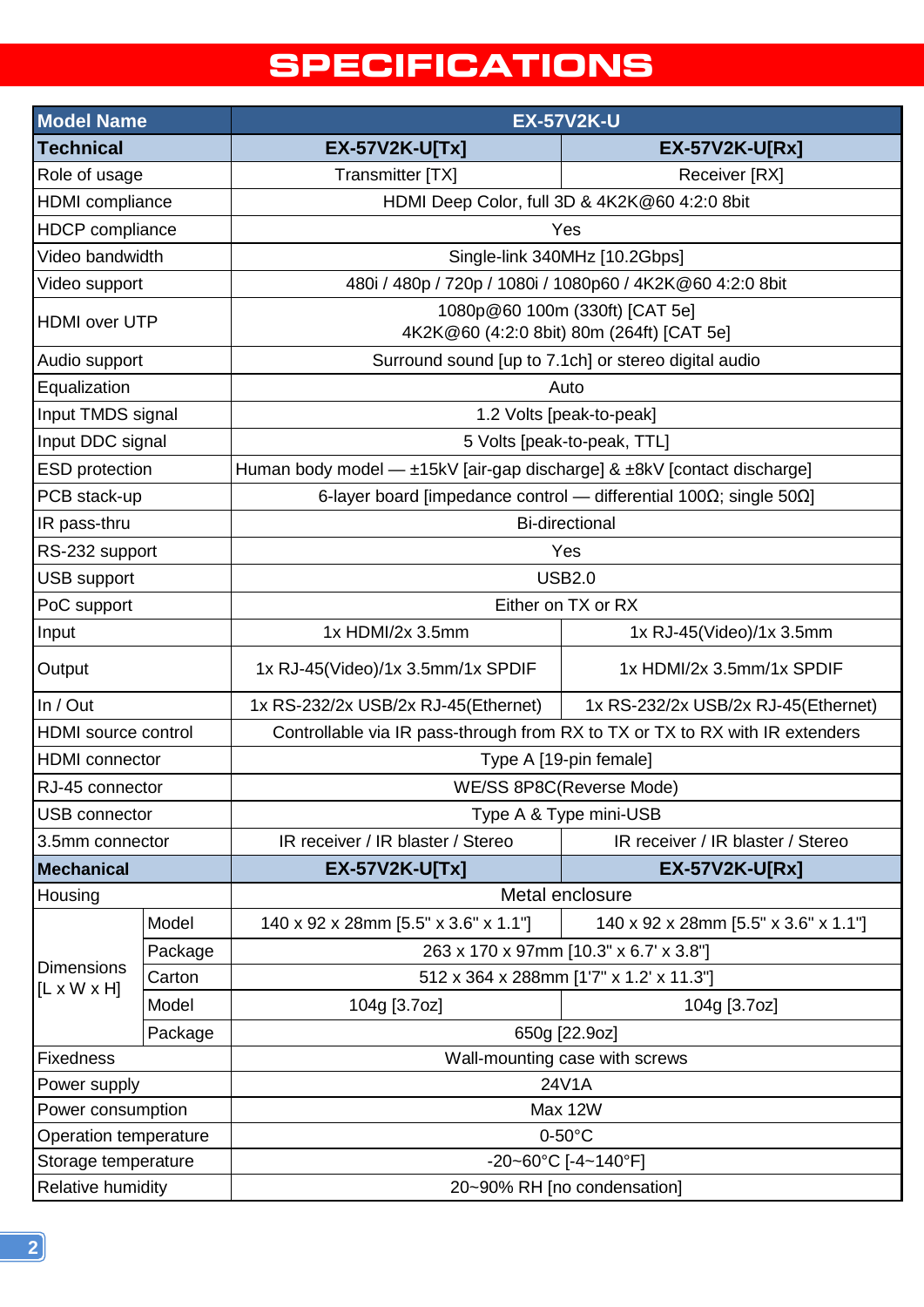# **PACKAGE CONTENTS**

- <span id="page-4-0"></span>● 1x EX-57V2K-U [TX & RX]
- 1x IR blaster
- 1x IR receiver
- 1x DC 24V1A
- 1x User Manual

## **CONNECTION DIAGRAM**

<span id="page-4-1"></span>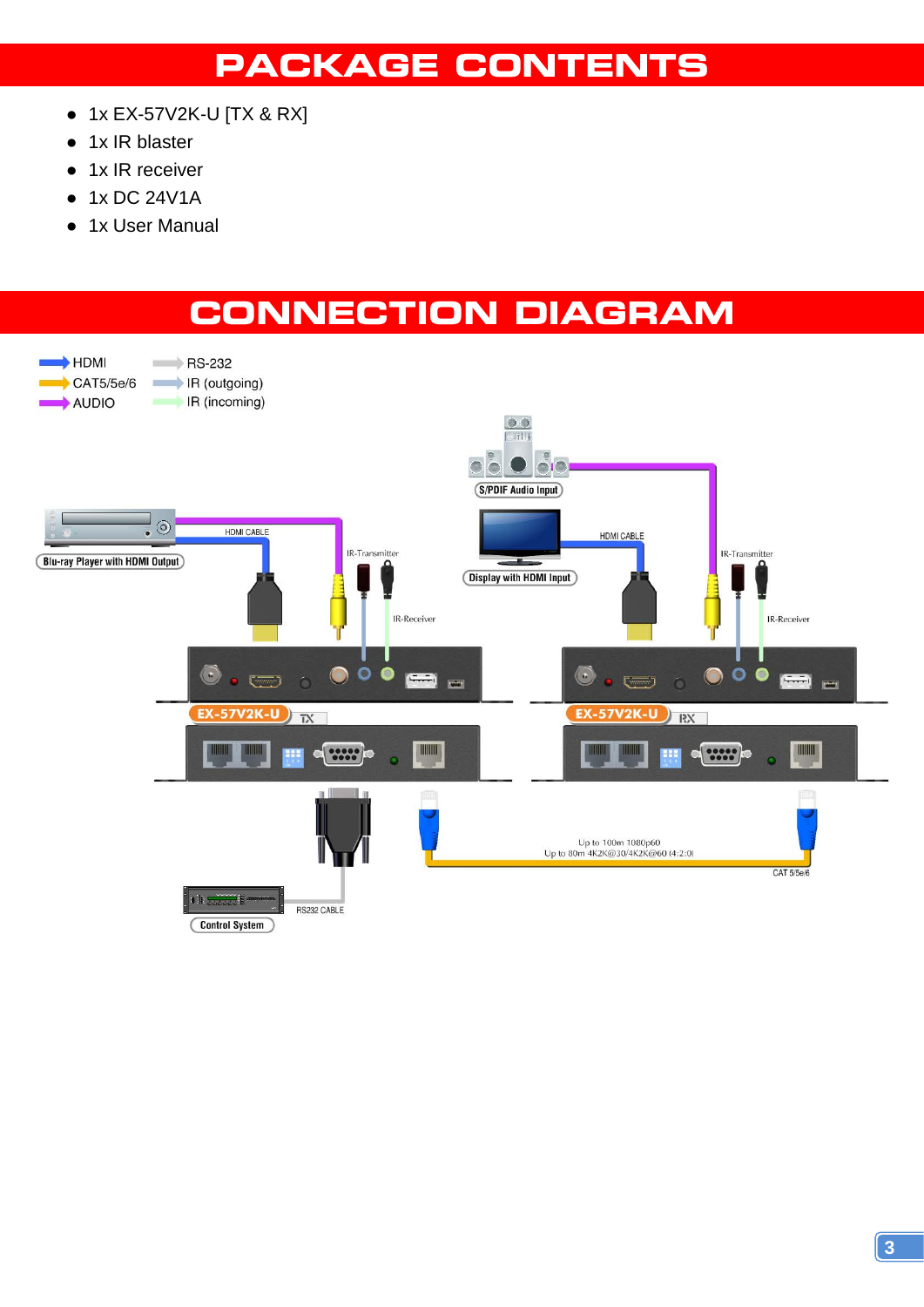## **PANEL DESCRIPTIONS**

### <span id="page-5-1"></span><span id="page-5-0"></span>**Transmitting unit** ► **EX-57V2K-U-TX**

#### **Front Panel**



- **1. Ethernet port for LAN:** Connect to network device
- **2. DIP Switch:** PIN#1: Setup the USB communication PIN#2: Setup the RS-232 mode for serial communication channel PIN#3: For Firmware Update
- **3. RS-232:** Connect to serial port device with a DSUB-9 male-male or male-female cable here F/W update for Valens chipset
- **4. LED:** TX /RX link indicator
- **5. RJ45:** Plug in a Cat-5/5e/6 cable that needs to be linked to the transmitting unit RX

#### **Rear Panel**



- **6. +24V DC:** Connect to a 24V DC power supply.
- **7. LED:** Power indicator
- **8. HDMI IN:** Connect to a HDMI source with a HDMI male-male cable
- **9. Stereo:** Analog audio input
- **10. RCA connector:** remote ARC output
- **11. IR Blaster:** Infrared 3.5mm socket for plugging in the extension cable of IR blaster
- **12. IR Receiver:** Infrared 3.5mm socket for plugging in the extension cable of IR receiver
- **13. USB:** Connect to USB Device
- **14. Mini-USB:** Connect to USB Host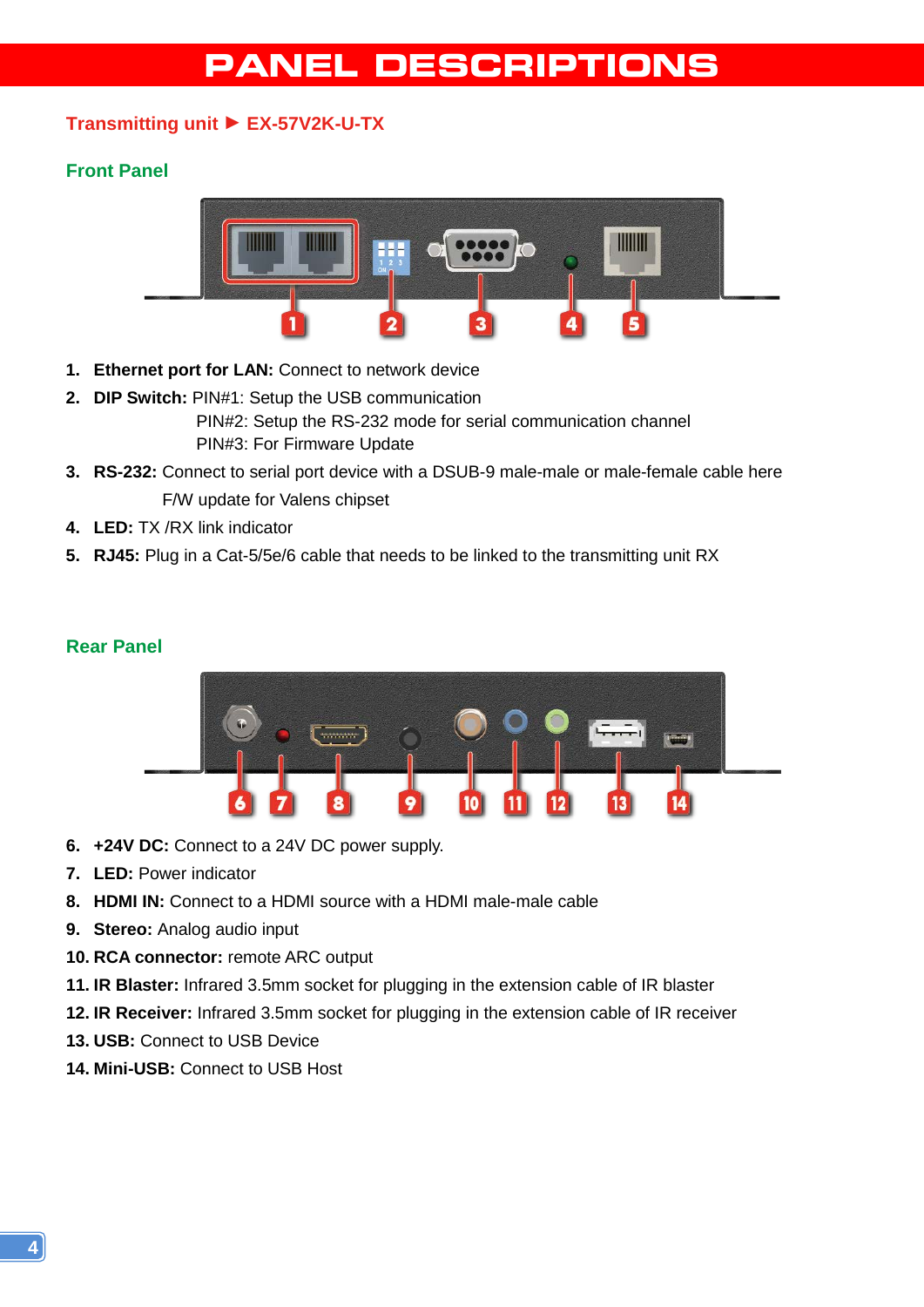### <span id="page-6-0"></span>**Receiving unit ► EX-57V2K-U-RX**

### **Front Panel**



- **15. Ethernet port for LAN:** Connect to network device
- **16. DIP Switch:** PIN#1: Setup the USB communication

PIN#2: Setup the RS-232 mode for serial communication channel PIN#3: For Firmware Update

- **17. RS-232:** Connect to serial port device with a DSUB-9 male-male or male-female cable here F/W update for Valens chipset
- **18. LED:** TX/RX link indicator
- **19. RJ45:** Plug in a Cat-5/5e/6 cable that needs to be linked to the transmitting unit TX.

#### **Rear Panel**



- **20. +24V DC:** Connect to a 24V DC power supply.
- **21. LED:** Power indicator
- **22. HDMI OUT:** Connect to a HDMI display with a HDMI male-male cable
- **23. Stereo:** Analog audio output
- **24. RCA connector:** local ARC output
- **25. IR Blaster:** Infrared 3.5mm socket for plugging in the extension cable of IR blaster
- **26. IR Receiver:** Infrared 3.5mm socket for plugging in the extension cable of IR receiver
- **27. USB:** Connect to USB Device
- **28. Mini-USB:** Connect to USB Host

#### \* **DIP Switch Position (TX/RX)**

| <b>DIP Switch Position</b> |                            |                                                                                                                                                |  |  |
|----------------------------|----------------------------|------------------------------------------------------------------------------------------------------------------------------------------------|--|--|
| <b>TX &amp; RX</b>         |                            | <b>Description</b>                                                                                                                             |  |  |
| PIN#1                      | ON $[\blacktriangleright]$ | As an USB Host (USB Type-mini-B port)                                                                                                          |  |  |
|                            | <b>OFF</b> [1]             | As an USB Device (USB Type A port)                                                                                                             |  |  |
| PIN#2                      | ON $[\blacktriangleright]$ | TxD: The 2 <sup>nd</sup> pin of RS-232, which is in charge of sending data<br>RxD: The 3rd pin of RS-232, which is in charge of receiving data |  |  |
|                            | <b>OFF</b> [1]             | TxD: The 3rd pin of RS-232, which is in charge of sending data<br>RxD: The 2 <sup>nd</sup> pin of RS-232, which is in charge of receiving data |  |  |
| PIN#3                      | ON $[\bigstar]$            | <b>Firmware Update mode</b>                                                                                                                    |  |  |
|                            | OFF [ <sup>1</sup> ]       | <b>Working mode</b>                                                                                                                            |  |  |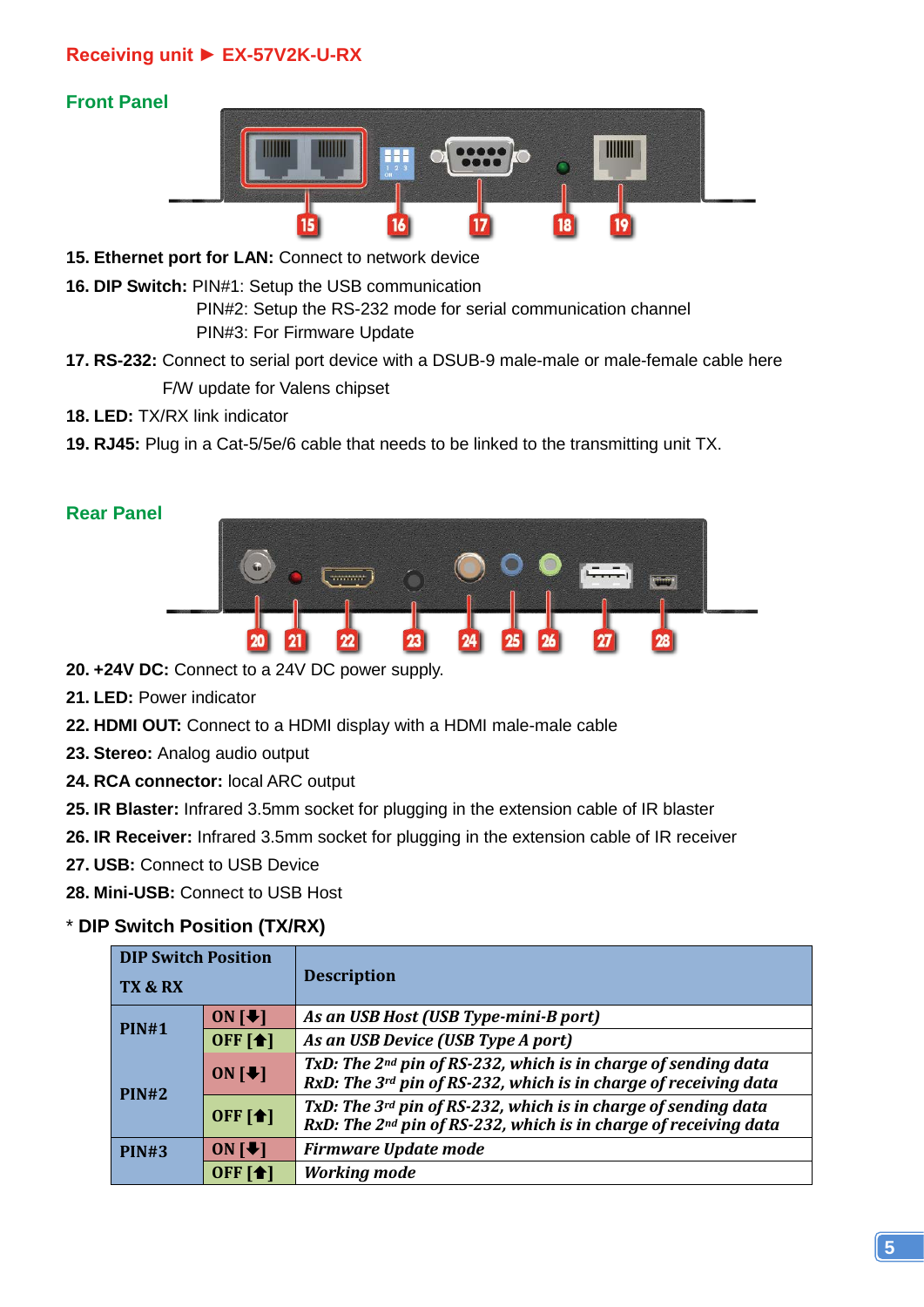## <span id="page-7-0"></span>**IR PASS-THROUGH**

#### **IR Extenders**

**IR Blaster IR Receiver**



#### **IR Sockets**

- **IR BLASTER:** plug in the IR blaster to emit all IR command signals received from the IR receiver from the other end to control the devices corresponding to the IR signals.
- **IR RECEIVER:** plug in the IR receiver to receive all IR command signals from the IR remote controls of the corresponding devices.

### CAUTION!

*Incorrect placement of IR Blaster and Receiver may result in the failure of the IR extenders. Please check carefully before plugging in the IR extender to the respective IR sockets. Warranty will not cover the damage.*

#### **Definition of IR Earphone Jack**



You can buy any IR extension cables in the market that are compatible to the definition of the IR sockets for the matrix if necessary for replacement use. However, IR cables longer than 2m (6-ft) may not work.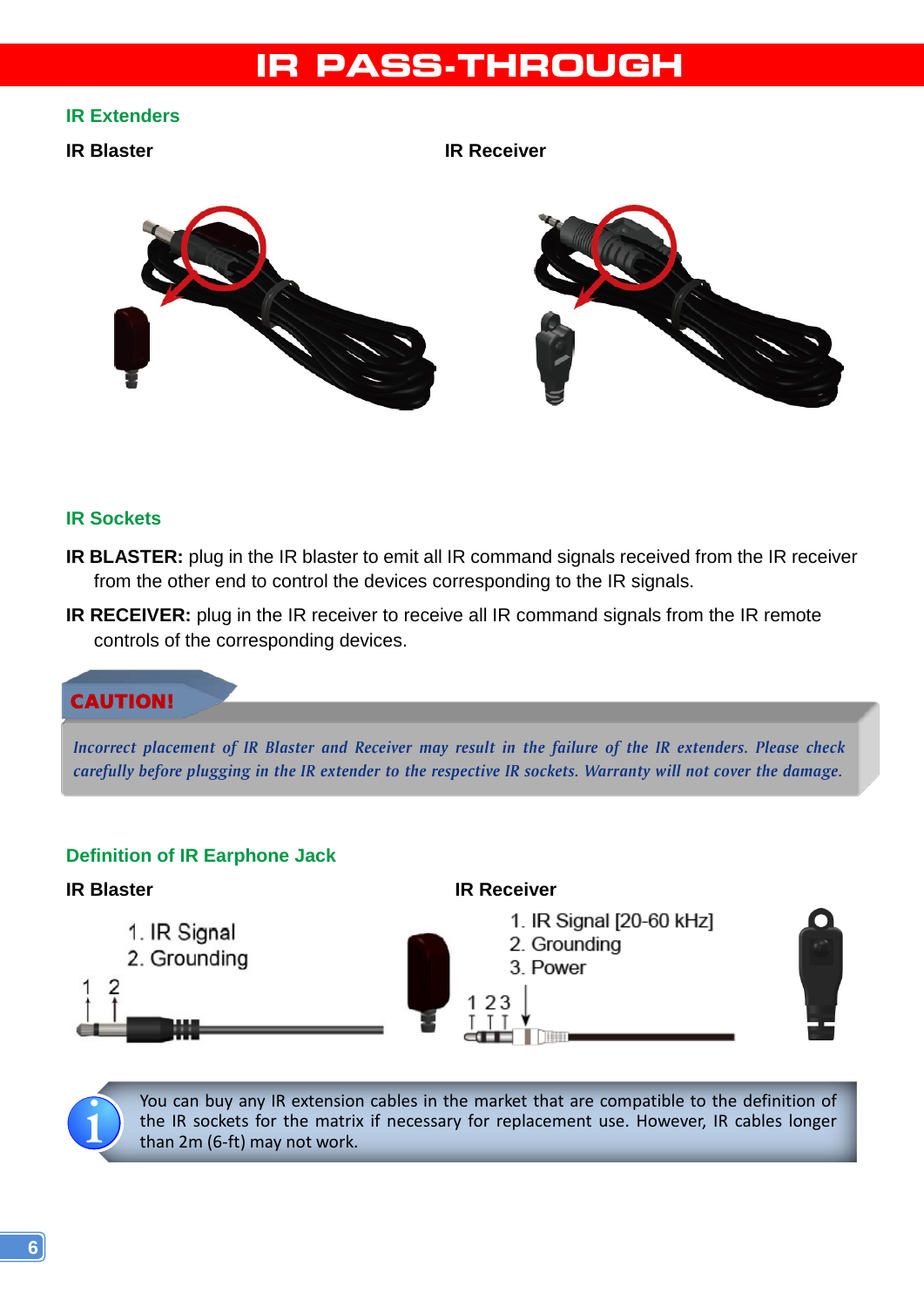# <span id="page-8-0"></span>**HDMI PIN DEFINITION**



**Type A (Receptacle) HDMI**

| Pin 1            | <b>TMDS Data2+</b>       | <b>Pin 11</b> | <b>TMDS Clock Shield</b>  |
|------------------|--------------------------|---------------|---------------------------|
| Pin <sub>2</sub> | <b>TMDS Data2 Shield</b> | <b>Pin 12</b> | <b>TMDS Clock-</b>        |
| Pin <sub>3</sub> | <b>TMDS Data2-</b>       | <b>Pin 13</b> | <b>NC</b>                 |
| Pin 4            | TMDS Data1+              | <b>Pin 14</b> | Reserved (N.C. on device) |
| Pin <sub>5</sub> | <b>TMDS Data1 Shield</b> | <b>Pin 15</b> | <b>SCL</b>                |
| Pin 6            | TMDS Data1-              | <b>Pin 16</b> | <b>SDA</b>                |
| Pin 7            | <b>TMDS Data0+</b>       | <b>Pin 17</b> | <b>DDC/CEC Ground</b>     |
| Pin <sub>8</sub> | <b>TMDS Data0 Shield</b> | <b>Pin 18</b> | +5V Power                 |
| Pin 9            | TMDS Data0-              | <b>Pin 19</b> | Hot Plug Detect           |
| <b>Pin 10</b>    | <b>TMDS Clock+</b>       |               |                           |

# **HARDWARE INSTALLATION**

- <span id="page-8-1"></span>1. Connect a HDMI or DVI source (such as a Blu-ray Disc player) to the transmitting unit EX-57V2K-U-TX.
- 2. Connect a HDMI or DVI display (such as a LCD TV) to the receiving unit EX-57V2K-U-RX.
- 3. Connect IR Blaster/Receiver to both TX and RX units.
- 4. Connect USB Host/Device to both TX and RX units
- 5. Connect audio source to TX and audio receiver/speaker to RX unit.
- 6. Connect a Cat-5/5e/6 cable between the transmitting and receiving units.
- 7. Make sure this Cat-5/5e/6 cable is tightly connected and not loose.
- 8. Plug in 24V DC power supply unit to the power jack of the transmitting unit EX-57V2K-U-TX.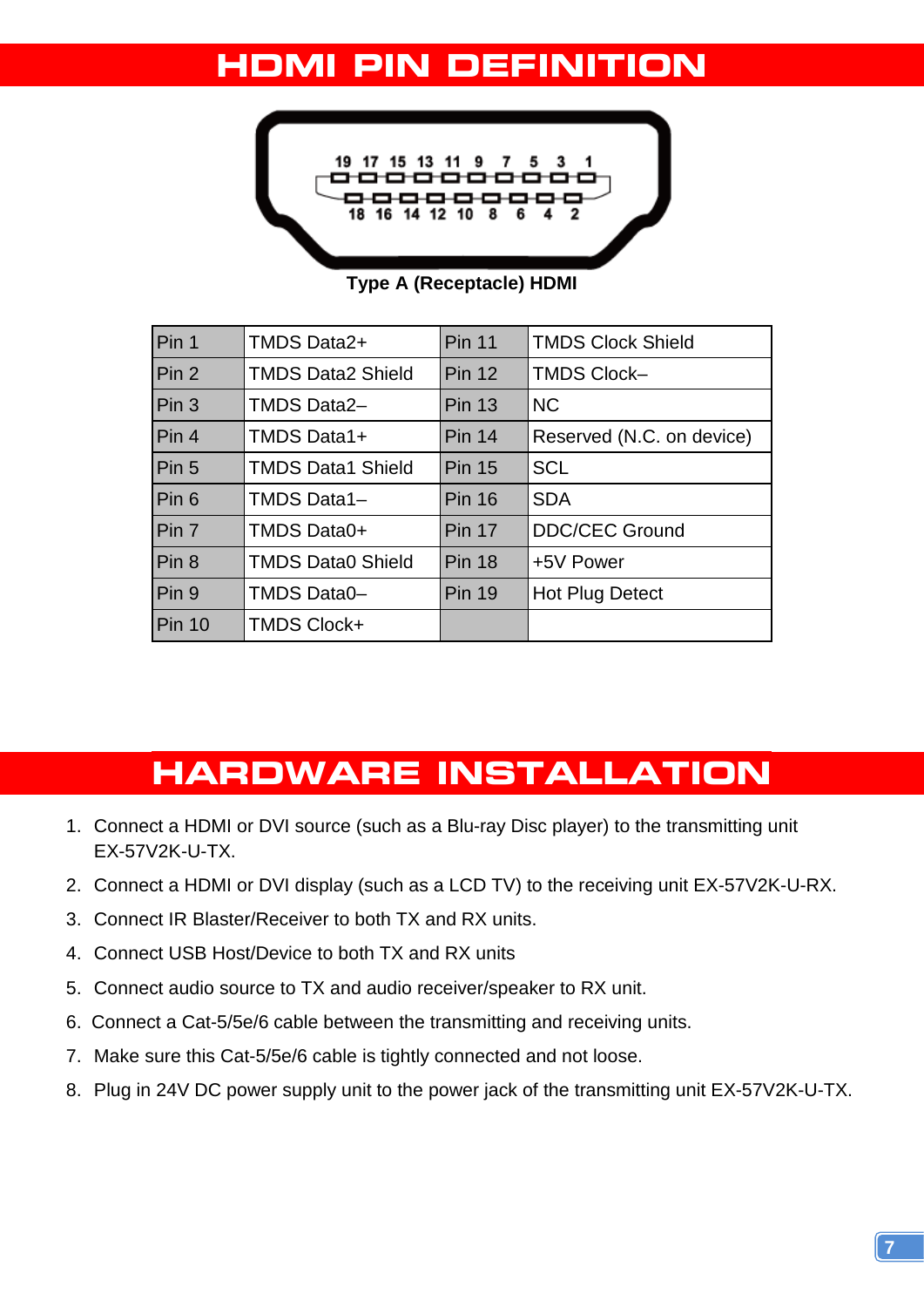# **NOTICE**

- <span id="page-9-0"></span>1. All HDMI over CAT5 transmission distances are measured using Belden 1583A CAT5e 125MHz UTP cable and ASTRODESIGN Video Signal Generator VG-859C & VG-870B.
- 2. Incorrect placement of IR Blaster and Receiver may result in the failure of the IR extenders. Please check carefully before plugging in the IR extender to the respective IR sockets. Warranty will not cover the damage.
- 3. The transmission length is largely affected by the type of Cat-5/5e/6 cables, the type of HDMI sources, and the type of HDMI display. The testing result shows solid UTP cables (usually in the form of 300m [1,000ft] bulk cables) can transmit a lot longer signals than stranded UTP cables (usually in the form of fixed length patch cords). A solid UTP Cat-5e cable shows longer transmission range than stranded STP Cat-6 cable. For long extension applications, solid UTP/STP cables are the only viable choice.
- 4. EIA/TIA-568-B termination (T568B) for Cat-5/5e/6 cables is recommended for better performance.
- 5. To reduce the interference among the unshielded twisted pairs of wires in Cat-5/5e/6 cable, one can use shielded STP cables to improve EMI problems, which is worsen in long transmission.
- 6. Because the quality of the CAT5/6 cables has the major effect on how long the transmission limit can achieve and how good is the received picture quality, the actual transmission range is subject to one's choice of Cat-5/5e/6 cables. For desired resolutions greater than 1080p, a Cat-6 cable is recommended.
- 7. If your HDMI display has multiple HDMI inputs, it is found that the first HDMI input [HDMI input #1] generally can produce better transmission performance among all HDMI inputs.